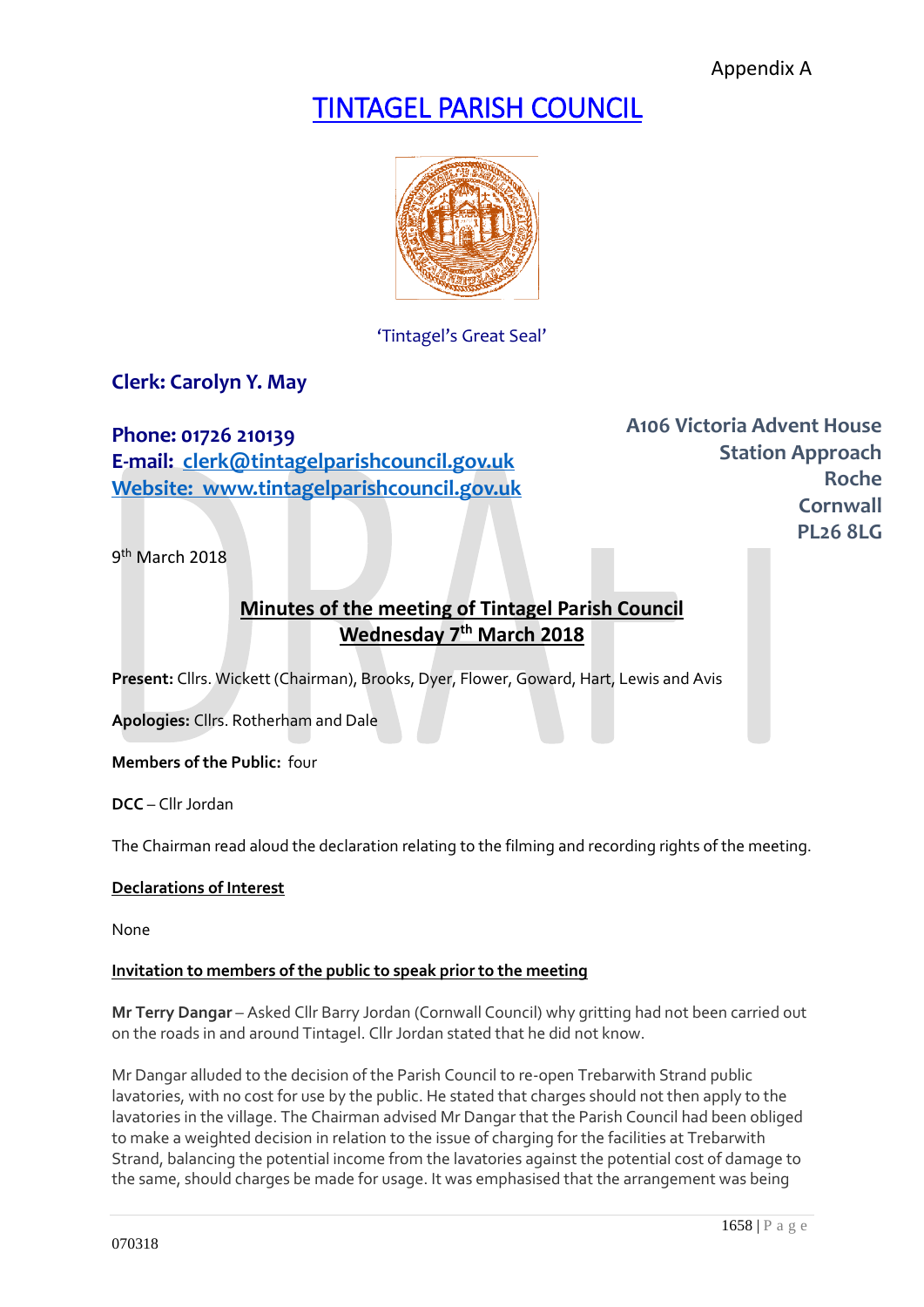trialled for 2018 only and that it had been a collective decision by Parish Council Members, made for the benefit of the Parish. It is hoped that those who use the facilities will be sympathetic to the effort being made by the Parish Council and will respect the facilities. Cllr Wickett added that the situation will be closely monitored throughout the period March to October.

Mr Dangar requested to know where all the people, who were at the meeting on  $7^{th}$  June 2017 were, stating that they had undertaken to keep the facility under observation. Cllr Hart stated that the group was irrelevant to the discussion and that the +situation had moved on from that time. Mr Dangar stated that these had all been Cllr. Hart's 'cronies' and that Cllr Hart had arranged for their attendance at the aforementioned meeting.

Cllr. Hart stated that these people were not his 'cronies' and that he had not been involved in their decision to attend the meeting of the [date}. Cllr Hart then demanded an apology from Mr Dangar, who apologised with the qualified statement 'I apologise but it's true'.

**Georgia Butters,** Head of Operations, Cornwall, English Heritage address the Members on the matter of the new Tintagel Bridge.

Ms Butters thanked the Parish Council for its support, in relation to the Planning Application for the bridge. The application was successful, and the project is now moving ahead. Contracts have agreed and are scheduled to be signed next week.

Members were also advised that construction of the bridge will not interfere with the peak season opening of the castle. The castle will be closed at the end of September 2018 and she is confident that it will re-open in the Spring of 2019.

Cllr Flower asked if local contractors were being employed for the project. Ms Butters advised the meeting that Delabole Slate Company had been contracted with to provide slate. The engineering tenders had to be dealt with in accordance with European Procurement Rules but that local companies tendering for work would be considered along with all other applicants.

English Heritage is holding an Open Day, at the top shop. The event is a 'drop-in' session and the residents of the village have been leafletted in relation to the same.

Cllr Wickett asked if, from September onwards, there would still be public access to the beach for viewing purposes, he also stated that he would like to see a viewing platform at the Church. Ms Butters stated that there would be no access to the beach for health and safety reasons but that English Heritage were looking at providing some facility near the Church.

Cllr Dyer asked if the beach was presently open. Ms Butters stated that there had been a lot of undermining to the steps down to the beach. The steps have recently been bee repaired but the undermining has still to be addressed. This work will be carried out by a local contractor, prior to Easter 2018.

Cllr Wickett thanked Ms Butters for the update.

**Cllr Barry Jordan –** advised the Members that the problems on the main road at Trethevy have now been addressed. The flooding to the road and the spread of stones across the highway had represented a danger to traffic and pedestrians. Cormac Solutions Ltd have now carried out concreting to the area. The lane from the highway to the Church is the source of the problem, with water egressing from the same onto the road. This lane has been identified as a B47 by-way and Cllr Jordan hopes to have the by-way reinstated using concrete or road scalpings. Cllr Wickett advised that the lane from Tregatta Corner to the Church also required scalpings added to its surface.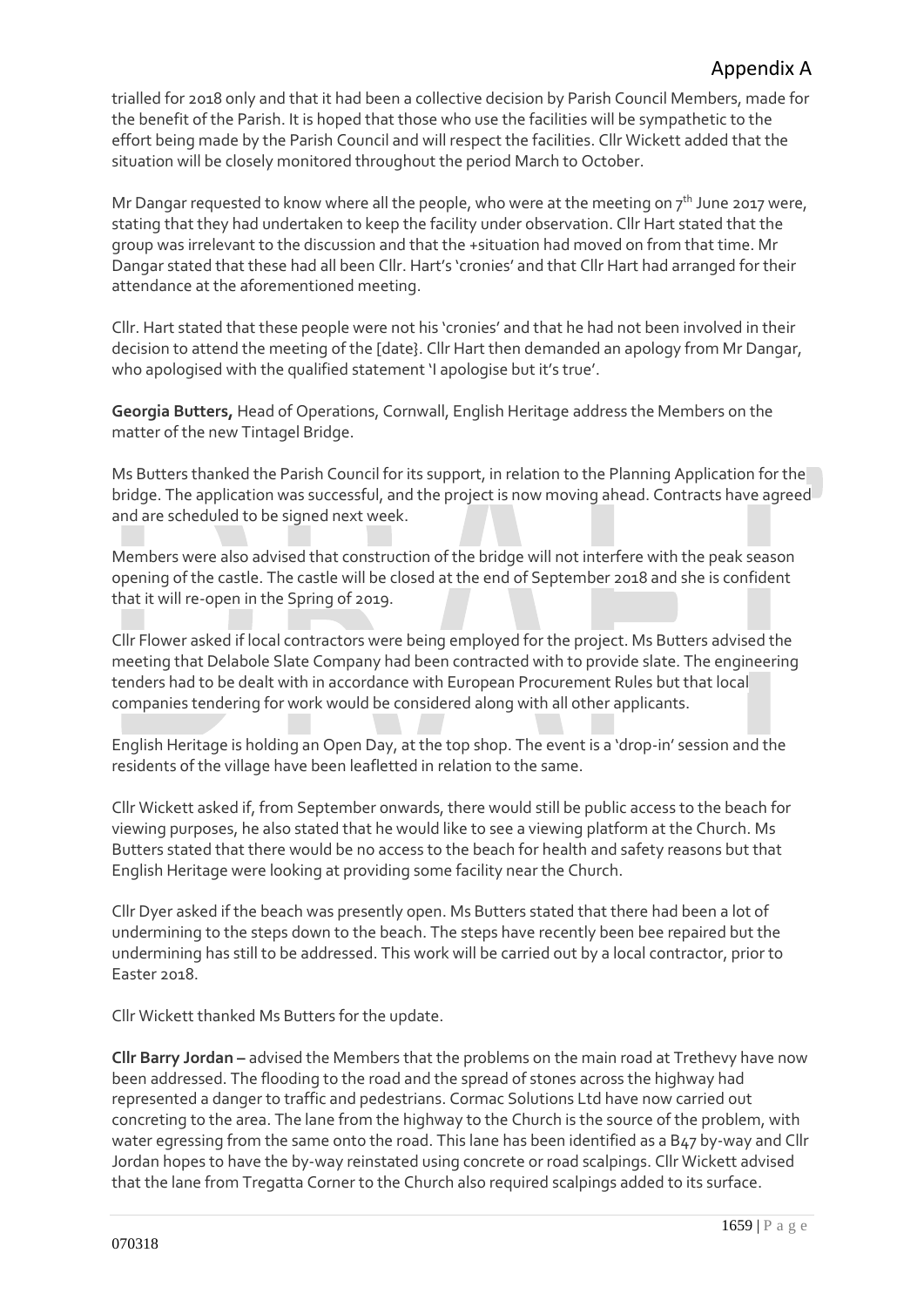The Parish Clerk thanked Cllr Jordan for his assistance with this matter. He had acted expediently when the problem had been brought to his attention.

Cllr Jordan alluded to the National Grid work to be carried out. A meeting has been arranged for Monday 20th March 2017, at Pendragon House, Camelford, commencing at 18:15 hrs, to discuss the engagement plan.

The development at the Prince of Wales Quarry (Kudvah) is currently earmarked for enforcement to deal with.

#### **AGENDA**

#### **Meeting Minutes**

#### **Minute 75 - 2017/18**

It was **proposed** by Cllr Dyer, **seconded** by Cllr Lewis and RESOLVED that the Minutes for the Parish Council Meeting, held on  $7<sup>th</sup>$  March 2018, should be signed as a true record of the meeting. Unanimous. **Carried.**

#### **Minute 76 - 2017/18**

It was **proposed** by Cllr Hart, **seconded** by Cllr Goward and RESOLVED that the Minutes for the Parish Council Meeting, held on  $7<sup>th</sup>$  March 2018, should be signed as a true record of the meeting. Six in favour, two abstentions. **Carried.**

#### **Working Group Formation**

Membership of Parish Council Working Groups was considered and decided by a closed vote, recorded on appropriate proformas.

| <b>Working Party</b>                        | <b>Members</b>              |
|---------------------------------------------|-----------------------------|
| Planning Group Membership*                  | <b>Cllr Hart</b>            |
|                                             | <b>Cllr Goward</b>          |
|                                             | <b>Cllr Brooks</b>          |
| <b>Projects Group Membership</b>            | <b>Cllr Flower</b>          |
|                                             | <b>Cllr Lewis</b>           |
|                                             | <b>Cllr Wickett</b>         |
|                                             | <b>Cllr Avis</b>            |
| <b>Lavatories Group Membership</b>          | <b>Cllr Hart</b>            |
|                                             | <b>Cllr Lewis</b>           |
| <b>Christmas Lights Sub-Committee</b>       | <b>Cllr Avis</b>            |
| Membership                                  | <b>Cllr Hart (resigned)</b> |
| <b>TVC Group Membership</b>                 | <b>Cllr Wickett</b>         |
|                                             | <b>Cllr Dyer</b>            |
|                                             | <b>Cllr Dale</b>            |
|                                             | <b>Cllr Lewis</b>           |
|                                             | <b>Cllr Rotherham</b>       |
| <b>Trevena Square Development Committee</b> | <b>Cllr Hart</b>            |
|                                             | <b>Cllr Lewis</b>           |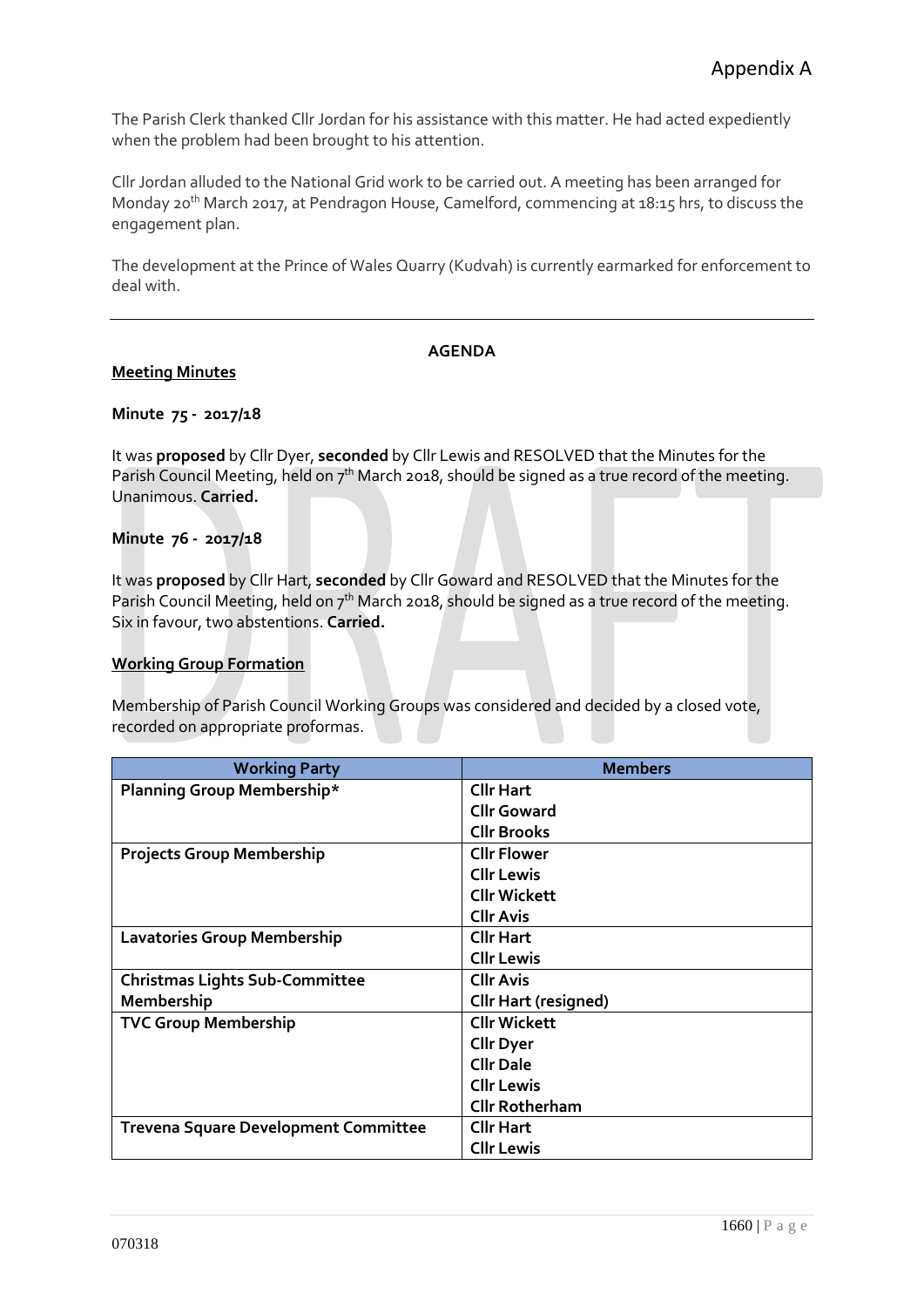• *The election of Members to this work group was met with an unacceptable comment from a Member of the public who, targeting Cllr Hart, referred to an 'Architect on the Planning' Work Group.*

#### **Planning Decisions –** Noted

#### **Correspondence**

The Parish Clerk advised the meeting that a telephone call had been received from the Post Office area Manager, in relation to the proposed postal service to be provided to the village. It has been agreed that the Clerk will meet with representatives from the Post Office, to accompany them on their visit to the sites offered by the Parish. It was **agreed** that Cllrs. Goward, Wickett and Lewis would also attend.

#### **Accounts Payable**

The Clerk distributed an amended list of accounts payable.

#### **Minute 2017/18 – 77**

It was **proposed** by Cllr Dyer, **seconded** by Cllr Lewis and **RESOLVED** that, with an alteration to totals, the accounts be agreed. Unanimous. **Carried**

#### **Public Lavatories**

Cllr Hart reported that he attended at Trebarwith Strand Lavatories, accompanied by Mr Les Freak. Cllr Hart advised the meeting that he had not seen any evidence of sub-meters having been installed for power and water to the lavatories.

It is hoped that the Trebarwith Strand Lavatories will be opened the weekend before aster and will be available for use between 0700 hrs and 1900 hrs.

The provision of signage at the location was discussed. Members felt that the public should be made aware that the facilities were being provided and subsidised by the Parish. It was **agreed** that Cllr Hart would put the text together and disseminate the same to the Members for approval.

It was suggested by Cllr Lewis, that consideration might be given to the provision of a donations box at the site. This would be a task to be undertaken by the Projects Work Group.

#### **Recycling Problems**

Cllr Lewis alluded to the unacceptable volume of recycling materials that had been left uncollected at Bossiney Road Car Park. He stated that this had been accumulating fort approximately six weeks. The wind had blown the materials across the car park, causing an unsightly mess. The Parish Clerk stated that she had spoken with the contractor about the situation. Cllr Wickett stated that, once reinstated, information relating to the disposal of cardboard could be provided to parishioners through the same.

**Bar Coding – TVC** - Deferred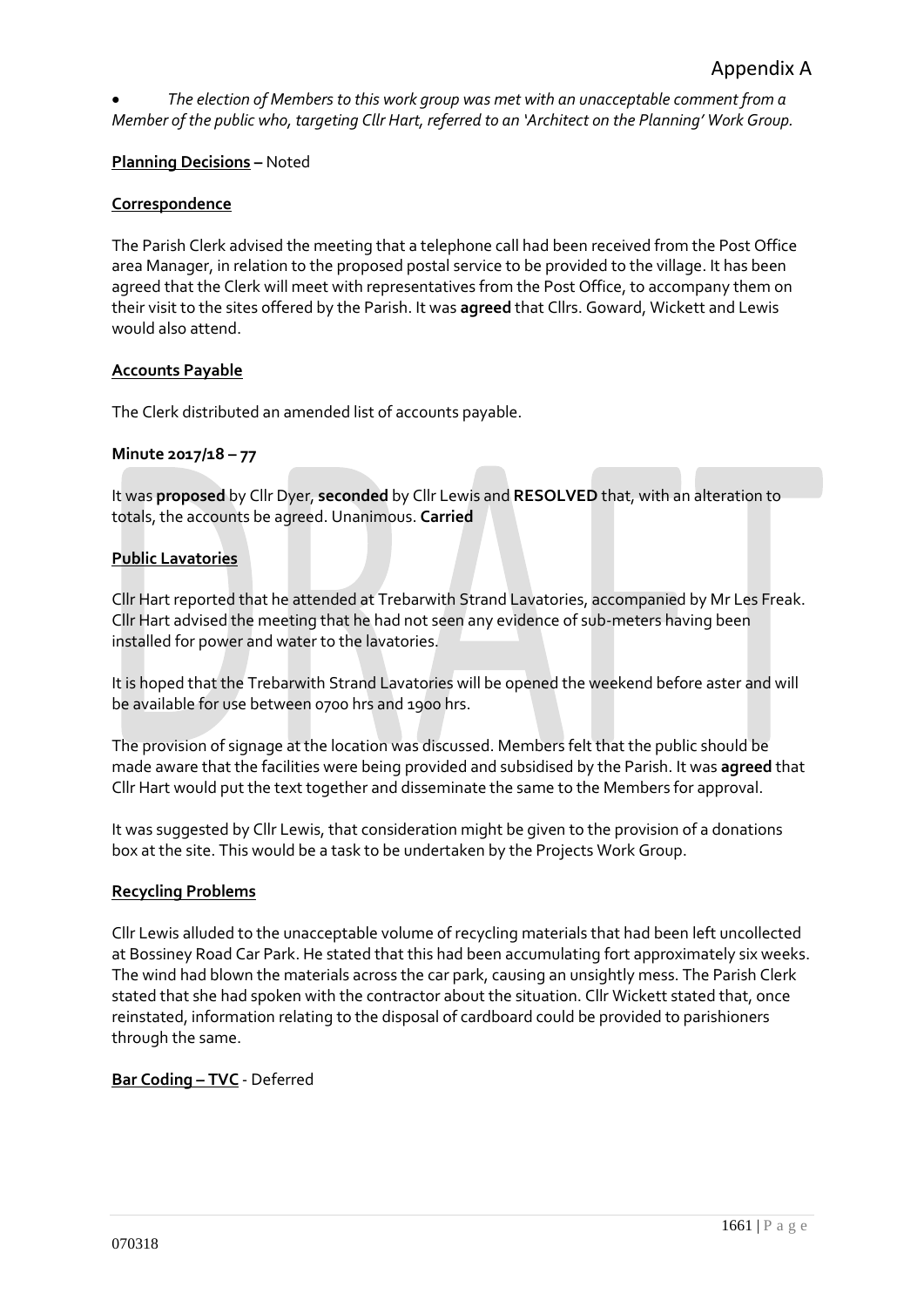### **Updates**

### **Christmas Lights – Cllr Avis**

Cllr Avis advised the meeting that a new, large, sub-committee had now been formed. She stated that there had now been an official 'thank you' provided to the electrician, who had installed and removed the lights at Trevena Square. She added that the Members of the previous committee had been thanked for their work and had each been provided with a bouquet of flowers.

The sub-committee now has a Facebook page, which is operational and a 'fund-raiser' Curry Night Event has been arranged.

Cllr Avis stated that she would like the Parish Council to increase the sum to be made available to the Christmas Lights Committee. There was substantial discussion relating to this request.

Cllr Avis stated that the sub-committee was considering commissioning a supplier/ contractor to supply, install, maintain and remove the Christmas lights) and stated that the Parish Council would no longer require a storage facility. It was stated that this would cost in the region of  $\epsilon_5$ ,000.

Cllr Wickett stated that the precept had already been agreed for the financial year 2018/19 and that no alteration could be made to the same. He added that should the sub-committee require a higher level of funding in the future, then a fully costed proposal would have to be presented at the Precept Setting Meeting in November 2018.

Cllr Hart questioned the need for further funding from the Parish Council, pointing out that there is currently approximately £2,750 in the sub-committee bank account, the £3,200 from the Parish Council would take the first sum to over £5,000. Further to this, the sub-committee's purpose was to fund raise to purchase lights.

The Parish Clerk advised that there was a potential legal problem with the provision on monies, based on the assertions of Cllr Avis. The Clerk pointed out that the monies provided by the Parish Council were specifically for the erecting and removal of the lighting. The task of the sub- group was to raise funds for lights. The payment of a contractor to undertake all work in connection of the lights represented a fundamental change to the original agreement. Cllr Avis stated that she did not agree and could see no difference.

Throughout this discussion, there were constant interruptions from members of the public, with one Member of the Council interacting with the commentator. The member of the public stated, on one occasion, 'You'll get no money because they have spent it all on the toilets'.

The discussion relating to Council process continued.

Cllr Flower intervened by proposing that Council should carry on with the next agenda item.

### **Minute 2107/18 – 78**

It was **proposed** by Cllr Flower, **seconded** by Cllr Goward and RESOLVED that the meeting should progress with the next agenda item. Three in favour, four abstentions and one against. **Carried**.

At 20:35 hrs, the meeting was interrupted by two members of the public, who had started to leave the Chamber. One of these persons stated loudly that the Parish Council 'should be ashamed of themselves', he added that the Council needed to get rid of 'him' (pointing at Councillor Hart), this